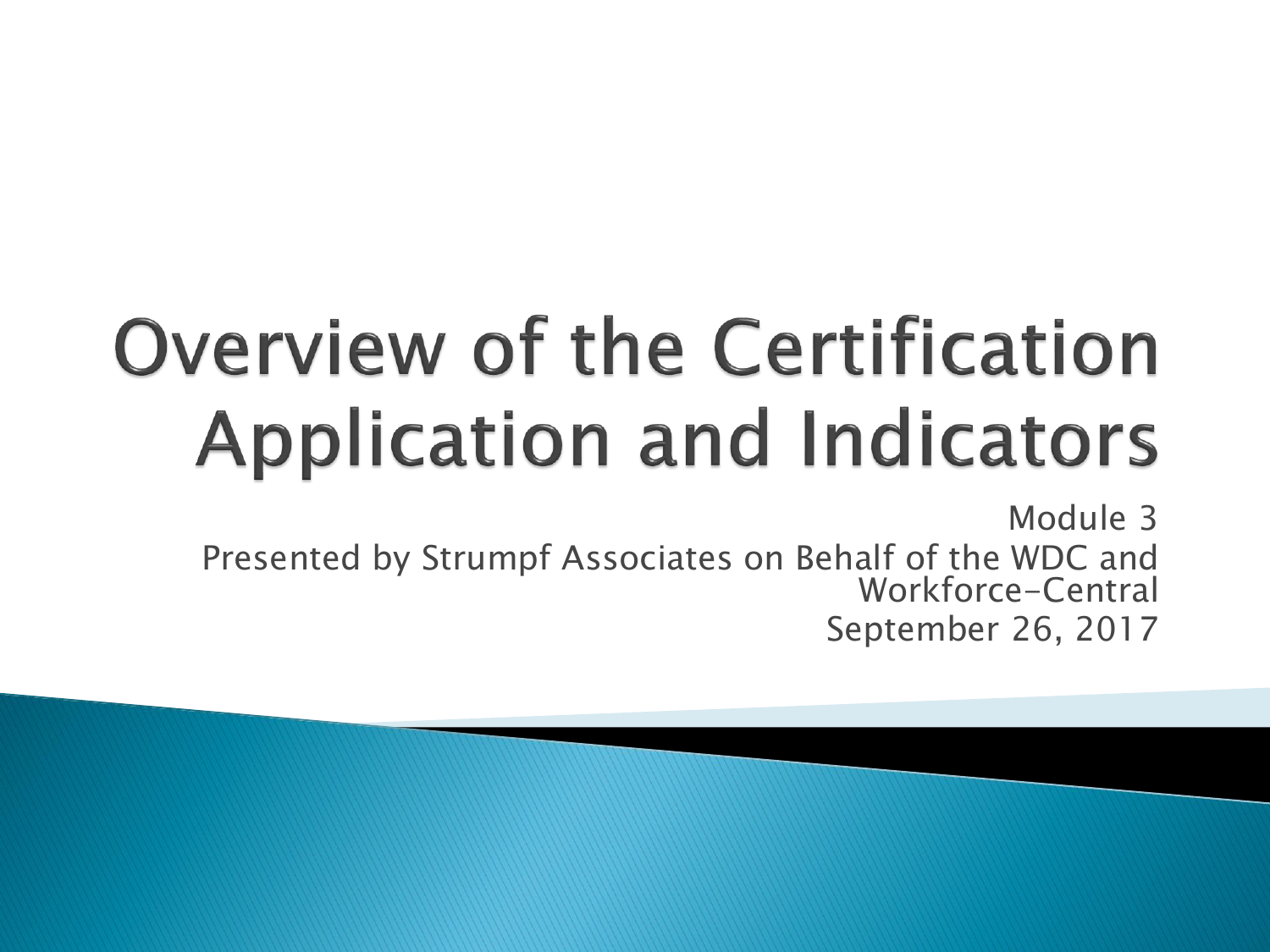## **Objectives**

- Participants will develop an understanding of the indicators against the quality standards
- ▶ Participants will view a sample of the application questions
- Participants will understand the submission schedule
- Participants will understand the form, structure, and level of detail provided in a TA Report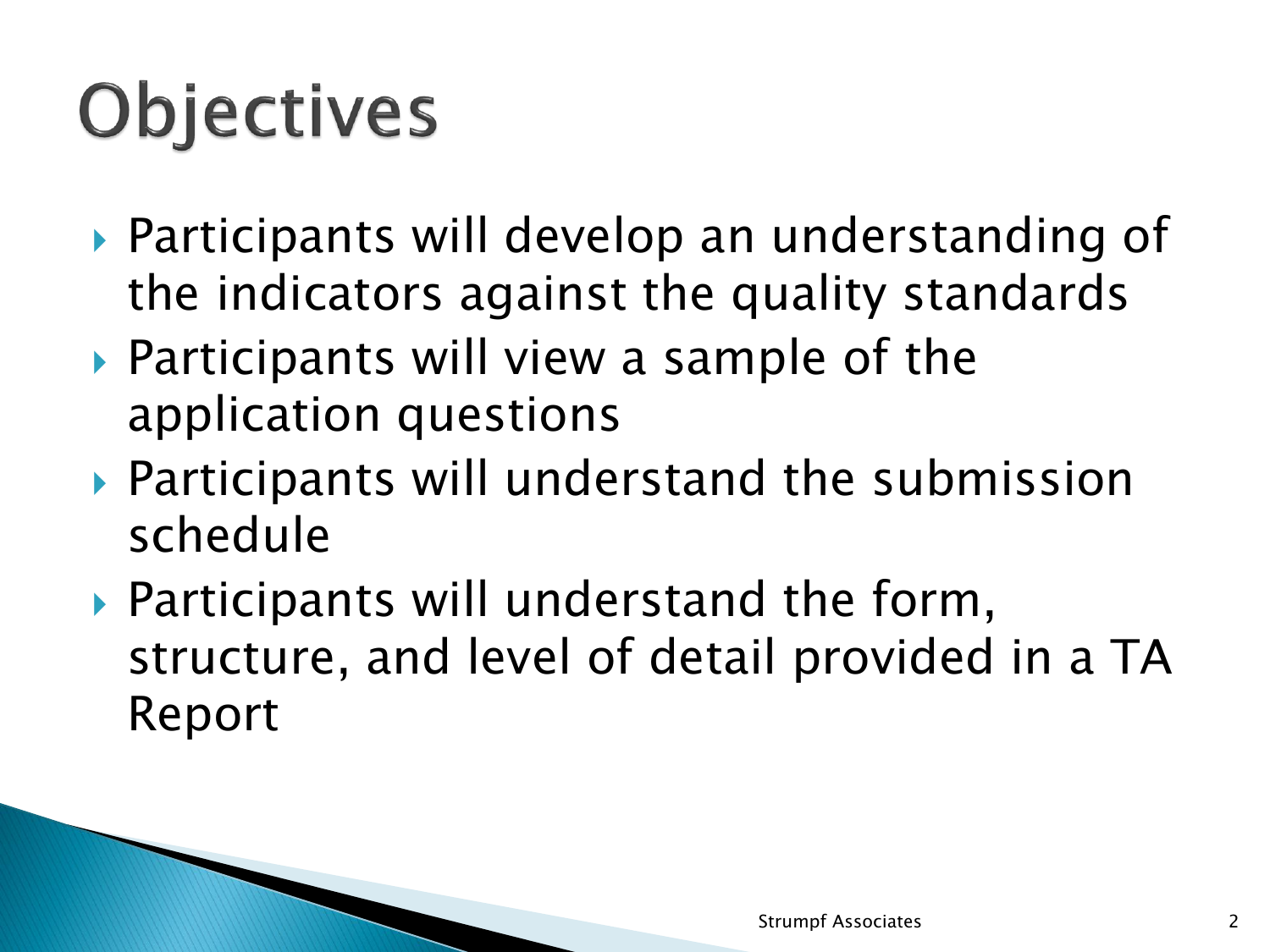#### A Well Developed Certification Process is Meant to Promote CQI and has the Following Key Features

- Programs either meet the standards or they do not. They do not have to meet all the criteria at 100%. A rating scale is established with a 'cut point' – below it the program is not certified and above it the program is certified.
- ▶ Programs are certified for a period of 2 years, and then have to resubmit to become recertified.
- ▶ Expectations are clarified.
- Includes a process and a practice to use the standards for self evaluation purposes prior to becoming certified.
- Includes a process and a practice to provide comprehensive actionable information on how to improve against the standards back to the sites for continuous improvement purposes.
- Cultural changes result a concern for and consciousness of quality develops and quality becomes the common currency of debate with providers.
- $\blacktriangleright$  Helps achieve consistency in contracting.
- It is a tool to shape the market, helping providers understand identified needs and developing quality in ways desired by the authority.
	- Assists in driving out poor quality providers.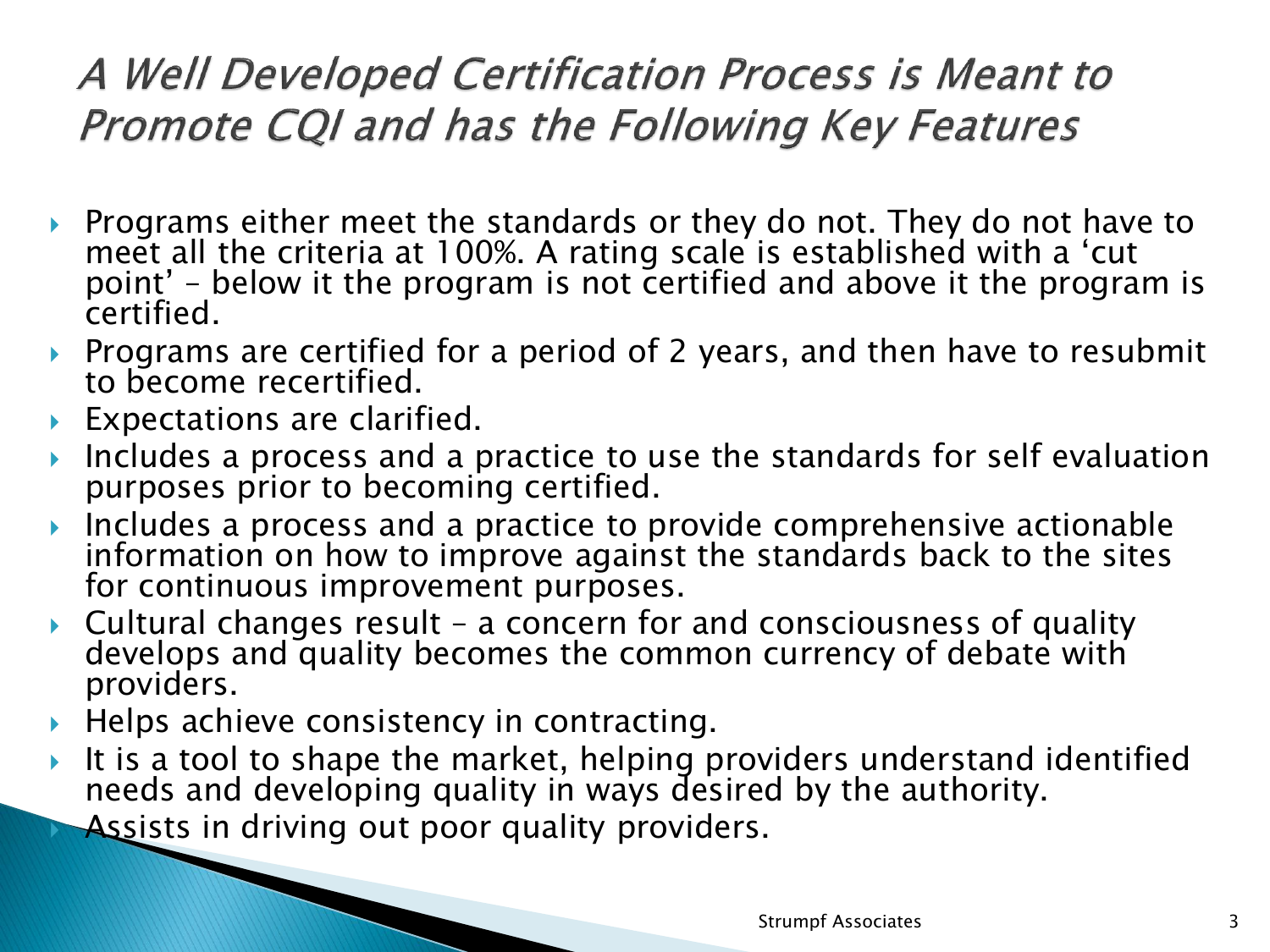### What is being recognized through certification?

- That a workforce center or any organization has processes (related to organizational structure, technical processes and interpersonal processes), and systems in place to ensure sustainability and durability of those processes that impact the quality of the customers' experience. In general, what is being recognized is how the quality of the process by which workforce services are delivered impacts the ability to improve workforce development for individuals and businesses.
- ▶ How? Using an established set of organizational standards and indicators, adapted for use in workforce development systems. Use of an identified set of Quality Standards based upon the Malcolm Baldrige National Quality Standards. The standards are designed to evaluate organizational effectiveness.
- **Approach:** To establish a set of Quality Standards and indicators that is used to assess an organization's effectiveness and the effectiveness of the workforce program's key elements. The process of external quality review used to scrutinize workforce programs for quality assurance and quality improvement.

**The Common Seconds**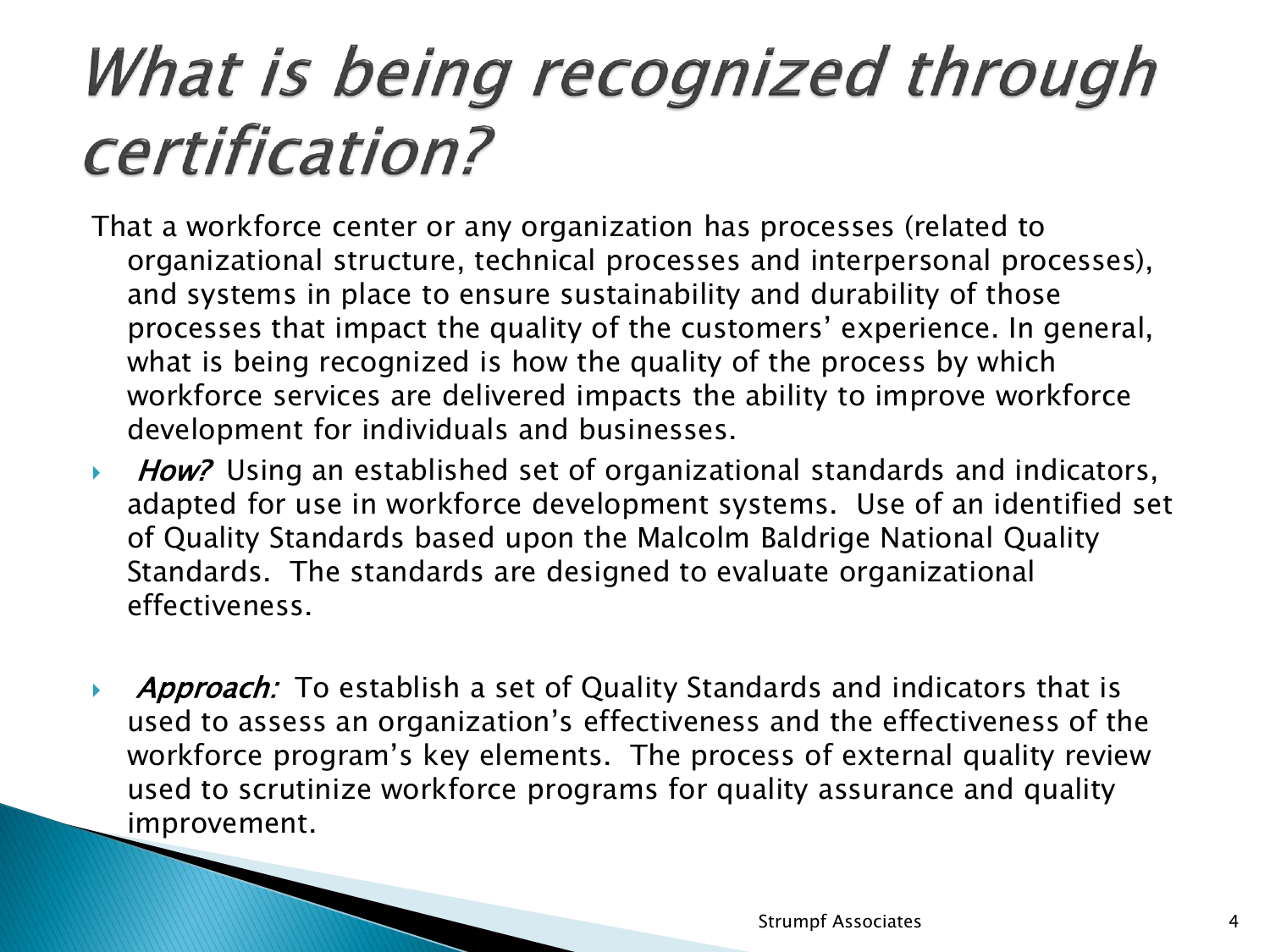### Establish a Two-Step Process

- **Step 1: Self-Assessment.** Institutions/programs go thru a self assessment process to conduct a gap analysis (current state against the standards and indicators) and to identify opportunities for improvement. The self-evaluation is meant to assist organizations in understanding how to meet or exceed the Quality Standards. Self-assessment strategies represent a common category of approaches used in the U.S. to document quality of products, institutions and programs. While self-assessment does not replace other forms of documenting quality such as the use of control group evaluations, these processes have roots in both the public and private sectors. The national emphasis on quality standards and excellence has been embraced by nearly every field including business, health care, and education.
- Specifically, the purpose of this self evaluation is to:
	- Prioritize areas for improvement within the organization
	- Identify the impacts of the system on the quality of the processes and outcomes,
	- Develop a shared Action Plan for improvements
	- Prepare to submit an application for certification to the MCWDB.